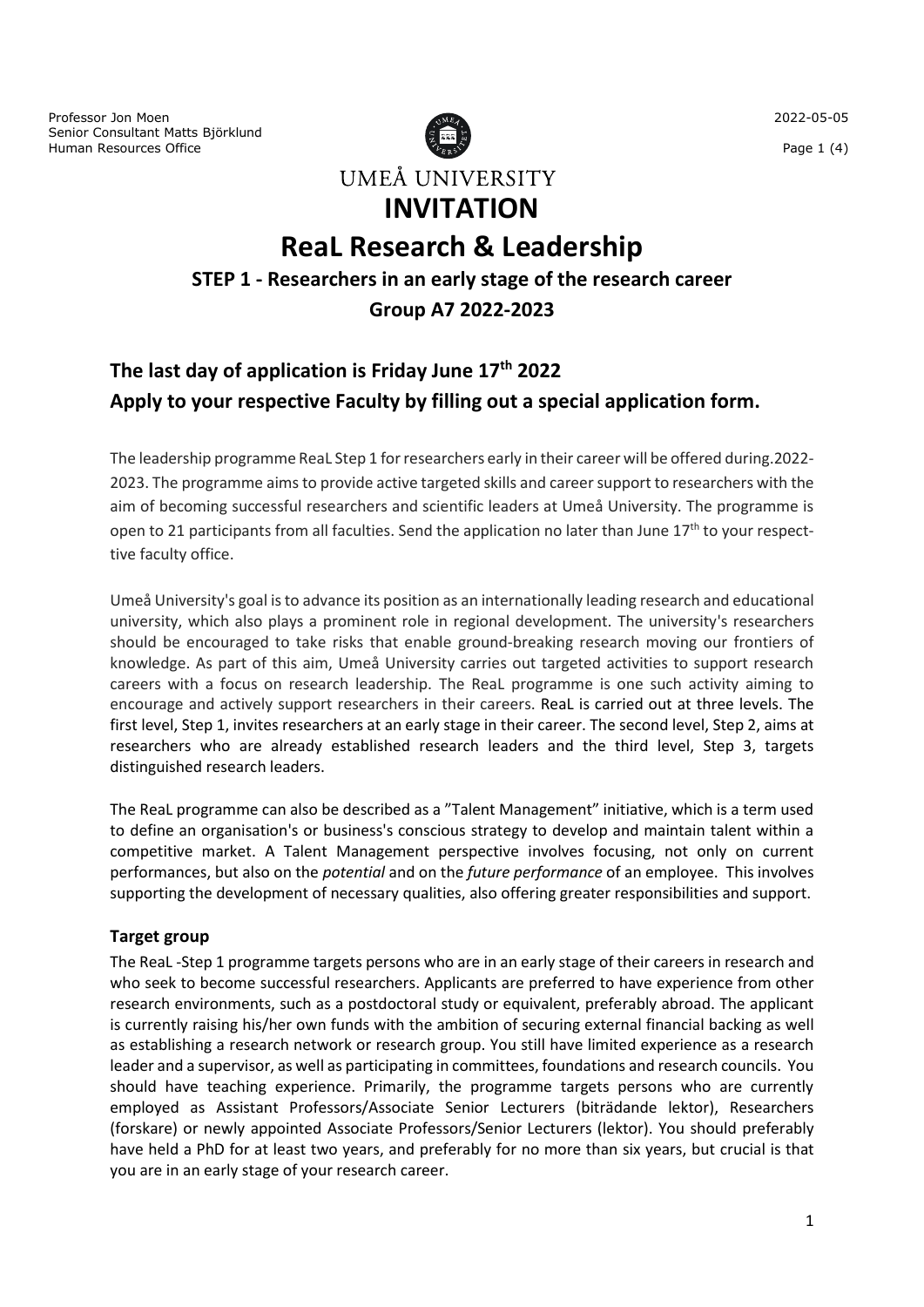#### **Purpose and content**

The overall objective of the programme is to give young researchers support in the development as a researcher, an increased competence in the role as research leader and developing your communication skills. The programme aims to provide knowledge about external grant funding and recruitment, learning about project management, team development, mentoring and coaching, developing interdisciplinary contacts and national and international collaborations. You will receive information about the organization of the University and its resources for support. You will also formulate your own individual career plan where one of the goals is to help you develop your own research project.

#### **Implementation**

The programme is open for all researchers at the University that fit the target group description. It is carried out once a year in a group of 21 participants. Interviews for Step1 group A7 will start in September 2022 and the programme begins Tuesday, October 18<sup>th</sup>, 2022. The programme consists of eight course occasions. The following dates are 18/10, 22/11, and continue 2023 with 17/1, 21/2, 21/3, 18/4, 16/5 and the final date 13/6.

#### **Application**

Submit the application to your respective Faculty on a special form, which must contain a concise CV and a self-evaluation (please see the application form). Do not forget that the Head of Department must sign the application.

#### **Selection process**

The faculty management, after consulting the heads of departments, takes the decision regarding the selection of participants. The selection focuses on research-competence and leadership potential (see appendix 1 for selection criteria).

We welcome you to submit your application to your faculty office no later than June Friday  $17<sup>th</sup>$  2022.

The decision regarding participation will be communicated to the applicants, latest August Friday 26<sup>th</sup> , 2022.

Your will find more information on:

[https://www.aurora.umu.se/en/education-and-research/support-for-research/courses-and-workshops-at-the](https://www.aurora.umu.se/en/education-and-research/support-for-research/courses-and-workshops-at-the-research-support-office/real/)[research-support-office/real/](https://www.aurora.umu.se/en/education-and-research/support-for-research/courses-and-workshops-at-the-research-support-office/real/)

Matts Björklund Jon Moen Program leader Program leader Senior Consultant Professor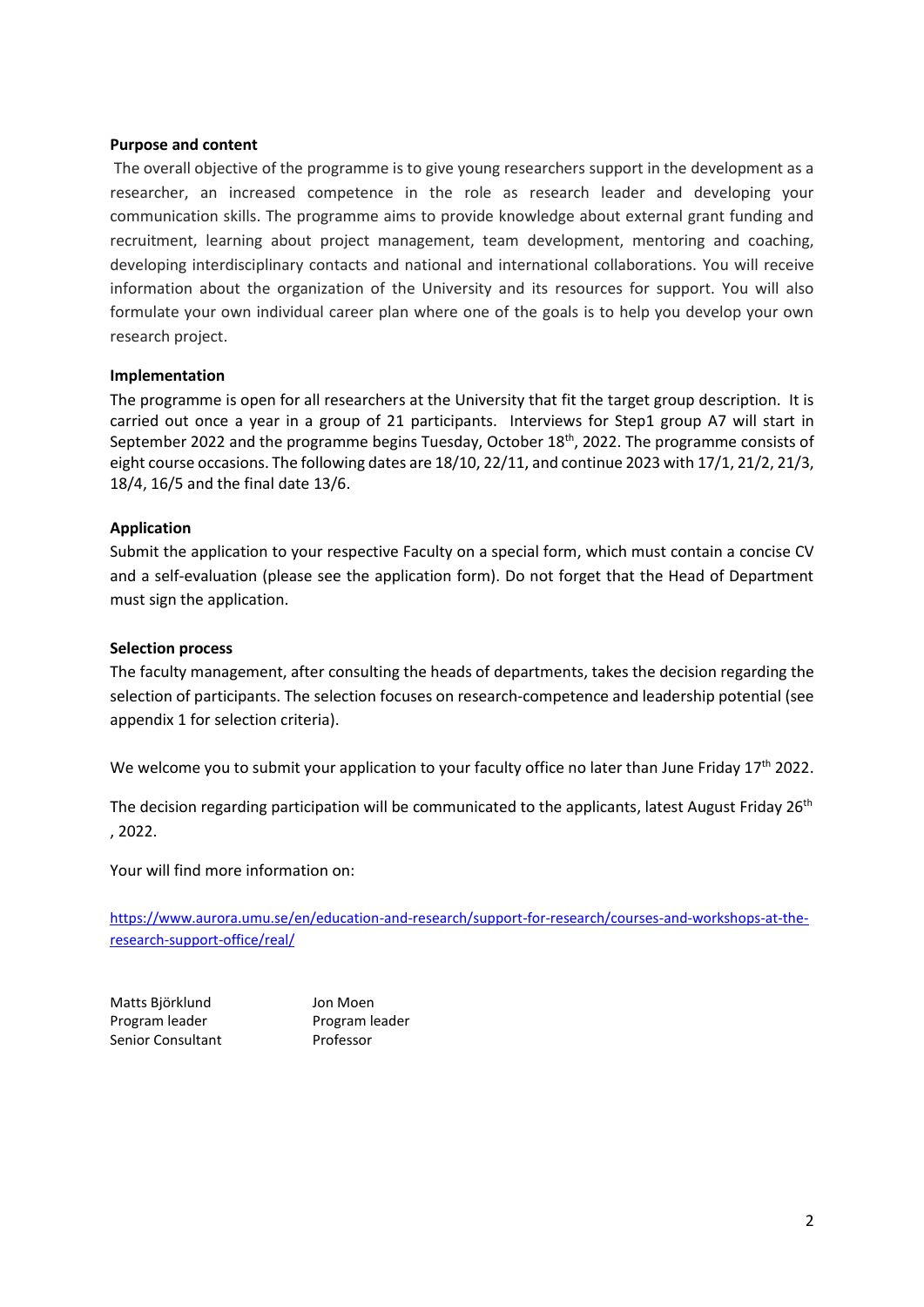# **Appendix**

### **ReaL Research & Leadership STEP 1 - Researchers in an early stage of the research career**

#### *1. Research competence refers to the assessment of:*

The applicant's scientific qualifications:

- Publication success (quality and quantity) since receiving a doctoral degree (publication in recent years should be especially noted) in relation to the researcher's field
- The ability to raise own research funding
- National and international collaboration
- The assessment of research merits should be understood in relation to the applicant's active research time since achieving the doctoral degree.

#### *2. Leadership potential*

When it comes to leadership potential, characteristics described in the literature regarding research leadership can be used as support for assessing and selecting candidates.

- Creative problem-solving skills
- Openness, curiosity
- Communication ability
- Ability to interact/collaborate with others
- Ability to supervise doctoral students (e.g., role model)
- Ability/potential to lead a group
- Potential for development

## **The application deadline is Friday, June 17th, 2022! Apply with a special form and submit it to your faculty's office Do not forget that the Head of Department must sign your application**

### **References**

- Barling, J. (2014). *The Science of Leadership. Lessons from Research for Organizational Leaders*. Oxford University Press. New York.
- Bennet, L. M.; Gadlin, H. & Levine-Finley, S. (2010*). Collaboration & Team Science: A Field Guide*. National Institutes of Health. http://teamscience.nih.gov.
- Cohen, C.M. & Cohen S.L. (2012). *Lab Dynamics. Management and Leadership Skills for Scientists* (2<sup>nd</sup> ed). Cold Spring Harbor Laboratory Press, Cold Spring Harbor, New York.
- Dries, N. & Pepermans, R (2012). *How to Identify Leadership Potential and Testing of a Consensus model*. Human Resource Management, Vol. 51, No 3. (Pp 361-385).